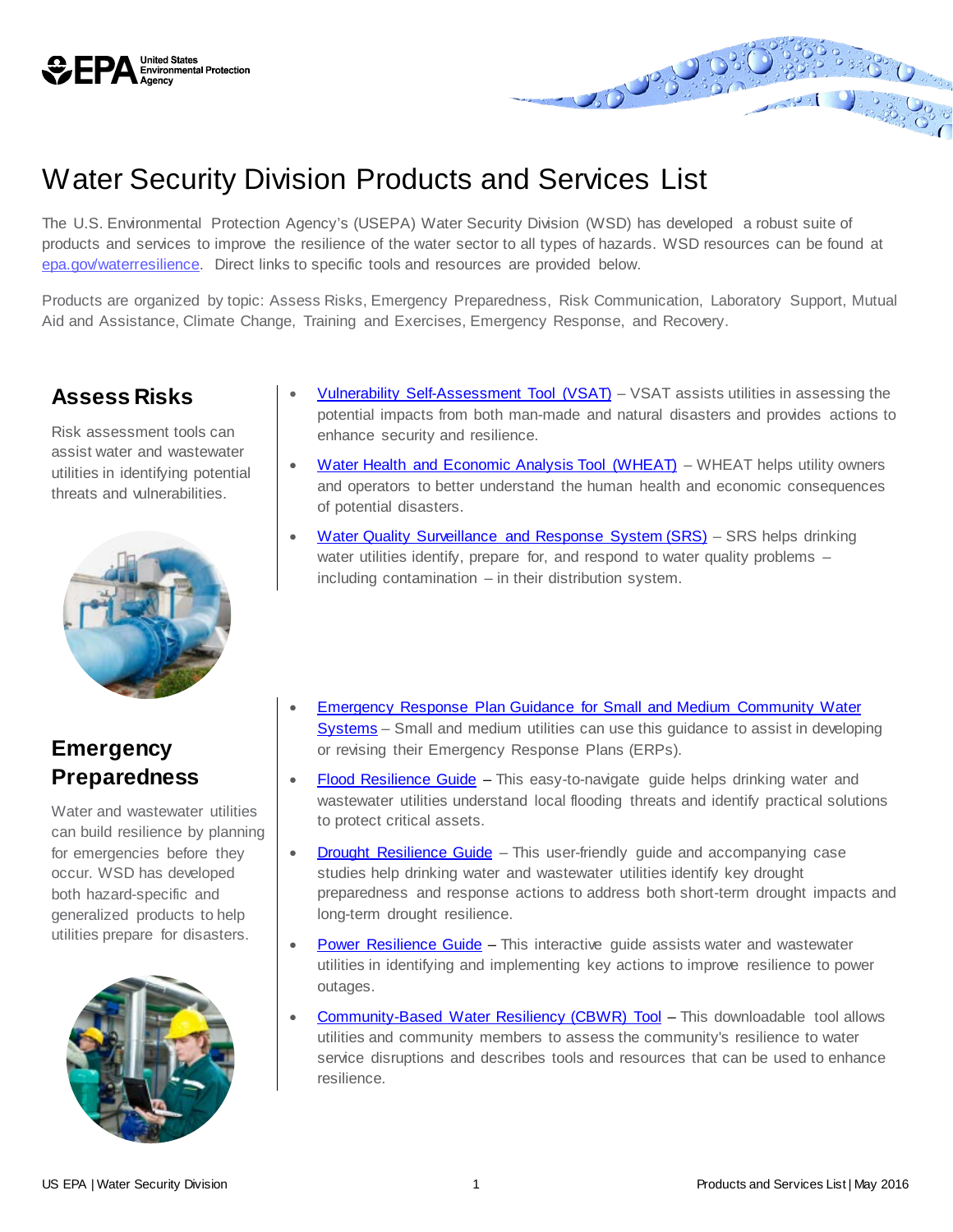

#### **Risk Communication**

Communicating with the public prior to and during an emergency can help to mitigate public health and economic impacts.



### **Laboratory Support**

Laboratories provide vital emergency response services during a contamination incident.



[Water Utility Public Awareness Kit](https://www.epa.gov/communitywaterresilience/water-utility-public-awareness-kit) - This kit includes customizable print, web, and video materials that drinking water and wastewater utilities can use to inform customers about the value of water services, threats to water systems, and actions that households can take to prepare for service disruptions.

**BOOK** 

- [Developing Risk Communication Plans for Drinking Water Contamination Incidents](https://www.epa.gov/waterqualitysurveillance/consequence-management-resources) This document helps utilities develop and implement an effective Risk Communication Plan (RCP) to respond to drinking water contamination incidents.
- [Water Laboratory Alliance \(WLA\)](https://www.epa.gov/waterlabnetwork) WLA is a nationwide network of laboratories that serves the water sector. WSD has developed resources that help laboratories and utilities respond to water contamination events involving chemical, biological, and radiochemical contaminants. Specific WSD products for laboratory support include:
	- [WLA Toolkit](https://www.epa.gov/waterlabnetwork/water-laboratory-alliance-tool-kit) This document serves as an introduction to EPA resources such as fact sheets, guidance documents, and other tools – that may be beneficial to your laboratory or organization.
	- [WLA Response Plan](https://www.epa.gov/waterlabnetwork/water-laboratory-alliance-response-plan) This document outlines processes and procedures that can help individuals lead a coordinated laboratory response during water contamination incidents.
	- [Water Laboratory Continuity of Operations Plan \(COOP\)](https://www.epa.gov/waterlabnetwork/create-continuity-operations-plan-your-water-laboratory) Laboratories can prepare for continued service during an emergency by developing a Continuity of Operations Plan, using available templates and instructions.
- [Guidance for Building Laboratory Capabilities to Respond to Drinking Water](https://www.epa.gov/waterqualitysurveillance/sampling-and-analysis-resources)  [Contamination](https://www.epa.gov/waterqualitysurveillance/sampling-and-analysis-resources) – This document provides guidance for water utilities wishing to build laboratory capabilities for response to water contamination events. It identifies contaminant classes of concern, lists analytical methods, and provides information on the role of laboratory networks in responding to drinking water contamination incidents.

### **Mutual Aid and Assistance**

During an emergency, "utilities helping utilities" can be an efficient way to access needed resources.

• [Water and Wastewater Agency Response Network \(WARN\) Resources](https://www.epa.gov/waterutilityresponse/mutual-aid-and-assistance-drinking-water-and-wastewater-utilities) – WARNs provide water and wastewater utilities with the means to quickly obtain help – such as personnel, equipment, materials, and associated services – from other utilities during an emergency. WSD has developed videos, guidance documents, and model agreements to help water and wastewater utilities build or strengthen their mutual aid and assistance networks.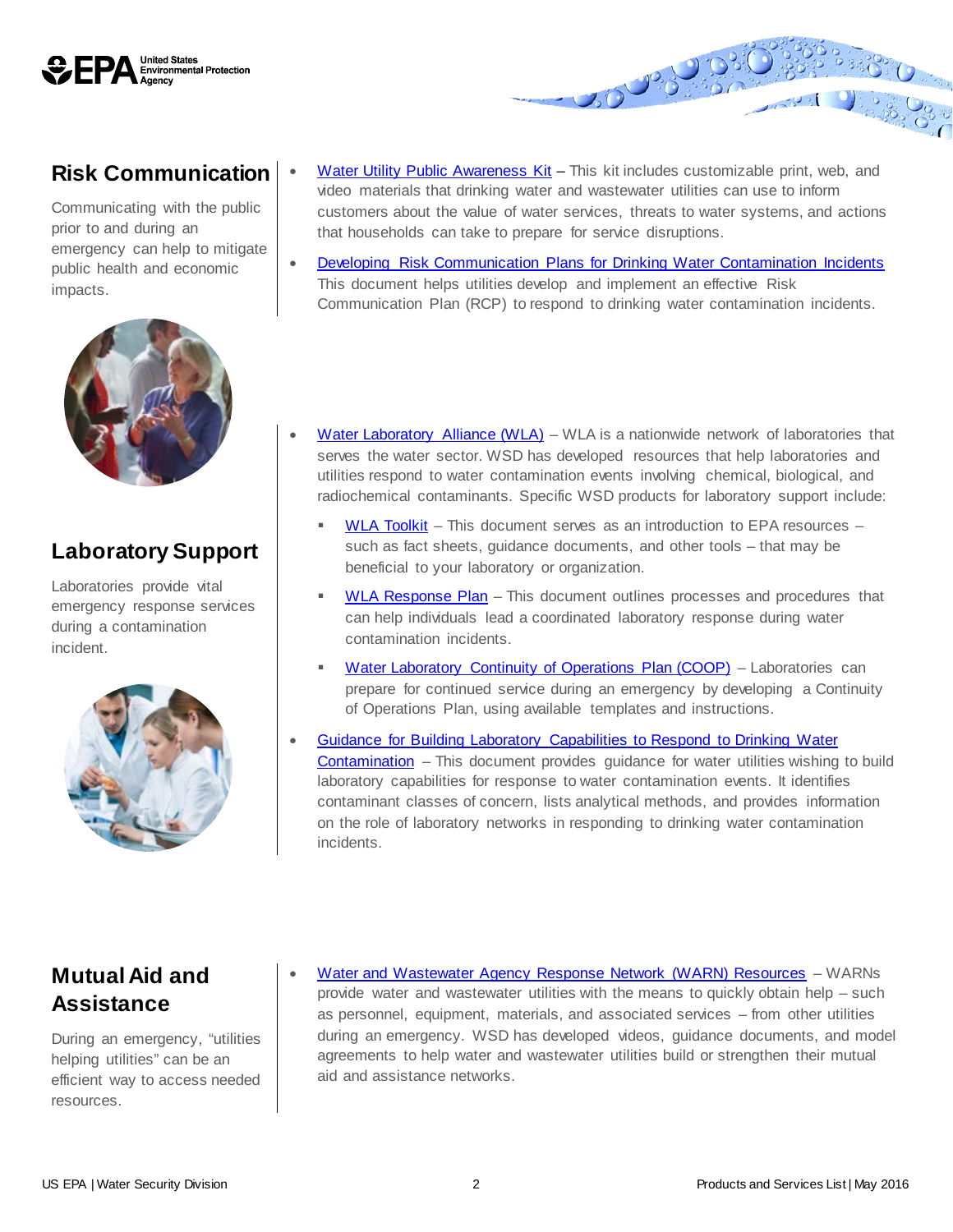

## **Climate Change**

Severe weather events due to climate change may have significant impacts on water utilities.



[Climate Ready Water Utilities \(CRWU\)](https://www.epa.gov/crwu) – The CRWU initiative provides water sector utilities with tools, training, and technical assistance needed to adapt to climate change. CRWU products include:

20 P.O.

- [Climate Resilience Evaluation & Awareness Tool \(CREAT\)](https://www.epa.gov/crwu/assess-water-utility-climate-risks-climate-resilience-evaluation-and-awareness-tool) CREAT is a software package that helps utilities understand their potential climate change threats and identify adaptation strategies.
- [Adaptation Strategies Guide for Water Utilities](https://www.epa.gov/crwu/learn-how-plan-climate-change-adaptation-strategies-guide-water-utilities) This document helps utilities understand climate change impacts on utility operations, and provides actions utilities can take to prepare for these impacts.
- [Adaptation Case Study and Information Exchange](http://epa.maps.arcgis.com/apps/MapSeries/index.html?appid=eaf23847432145518272d5f3bb1f0806) This online resource allows drinking water, wastewater, and stormwater utilities to learn about climate change adaptation planning efforts from their peers across the United States.

# **Training and Exercises**

Training and exercises provide utilities with opportunities to learn more about resilience and practice response actions.



- [Water/Wastewater All Hazards Boot Camp Training: Emergency Planning,](https://www.epa.gov/waterresiliencetraining/waterwastewater-utility-all-hazards-bootcamp-training)  [Response, and Recovery](https://www.epa.gov/waterresiliencetraining/waterwastewater-utility-all-hazards-bootcamp-training) – This interactive, computer-based training course provides users with the fundamentals of water sector resilience and resources for a comprehensive all-hazards program. The training is approved for operator continuing education credit in some states.
- [Tabletop Exercise \(TTX\) Tool for Water Systems](https://www.epa.gov/waterresiliencetraining/develop-and-conduct-water-resilience-tabletop-exercise-water-utilities) This downloadable tool helps utilities plan and facilitate tabletop exercises using an all-hazards approach to emergency preparedness and response.
- [SRS Exercise Development Toolbox \(EDT\)](https://www.epa.gov/waterqualitysurveillance/water-quality-surveillance-and-response-system-exercise-development-toolbox) This downloadable tool guides users through the steps of developing exercises with realistic contamination scenarios. Users enter information into the program, and the tool will generate documents for use in a discussion- or operation-based exercise.
- [WARN Tabletop Exercise Facilitator Guide](https://www.epa.gov/waterutilityresponse/water-and-wastewater-agency-response-networks-warn-exercise-facilitator-guide) This document provides instructions for planning, organizing, and conducting a tabletop exercise to create or update a WARN operational plan or agreement.
- [Incident Command System \(ICS\) Refresher Trainings](https://www.epa.gov/waterresiliencetraining/emergency-management-training-water-and-wastewater-utilities) Designed specifically for water and wastewater utility personnel, these recorded training webinars provide viewers with an overview of the ICS.